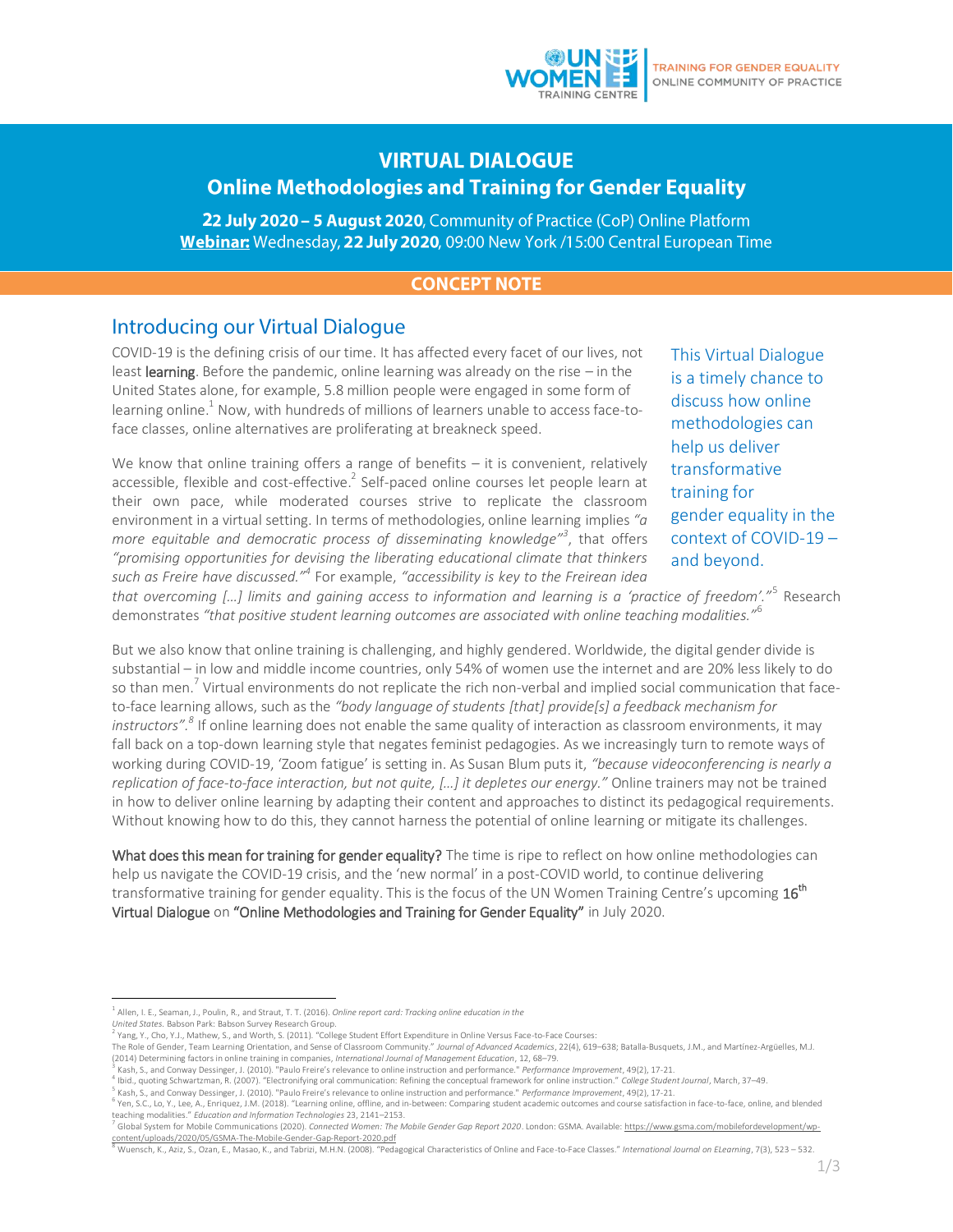

# Objective and key questions

The **objective** of this Virtual Dialogue is to discuss:

- $\checkmark$  What kinds of online training methodologies work well for training for gender equality?
- $\checkmark$  What are the limitations of these methodologies for training for gender equality, especially in how we share knowledge, and address resistances, behaviour change and experiential adult learning?
- $\checkmark$  How can we strengthen online training methodologies to evoke transformative change towards gender equality? How can we better integrate an intersectional perspective in these methodologies to promote inclusion?

## Webinar panellists (22 July 2020)





### Dr Lucy Ferguson, UN Women Training Centre [MODERATOR]

Lucy is a specialist in gender equality and women's empowerment. A consultant for the UN Women Training Centre, she has written extensively on using feminist pedagogical principles and working towards training that is reflexive, focused on process and grounded in the transformative potential of participatory training encounters. She has worked with several international organisations, including UN Volunteers, the Commonwealth Secretariat, UNDP and UNWTO. Her latest book is *Gender Training: a Transformative Tool for Gender Equality.*

#### Frank Elbers, Research Institute of the University of Bucharest (ICUB)

Frank is a freelance journalist, lecturer, researcher and trainer who has worked on gender, human rights and development in Central and Eastern Europe, and the Middle East and North Africa for 25 years. He specializes in gender mainstreaming, gender norms, gender analysis, gender auditing, and engaging men and boys, among other issues. He is currently a researcher at the Research Institute of the University of Bucharest and was a visiting fellow at the Arab Institute for Women at Lebanese American University in Beirut from 2016-2018. He is the former Executive Director of Human Rights Education Associates (HREA) and served as Chair of the Democracy and Human Rights Education in Europe Network (DARE).

#### Waithira Gikonyo, Rain Barrel Communications and Jolimangol Associés (formerly of UNICEF)

Waithira specializes in designing and implementing social and behaviour change initiatives across several social sectors for UNICEF and UNFPA. An experienced trainer and facilitator, Waithira served as a Senior Learning Advisor for UNICEF for over 12 years. She has partnered with several universities to develop Massive Open Online Courses that have enrolled thousands of learners globally. She is an Associate of Rain Barrel Communications, based in New York, Jolimangol Associés, based in Senegal, and StratMan LLC, based in Las Vegas. A Kenyan national, Waithira has a PhD in journalism and mass communication from the University of Wisconsin-Madison. She is driven by her passion for improving child, gender and human rights globally.



#### Johanne Lortie, International Training Centre of the International Labour Organization (ITC-ILO)

Johanne is a gender, diversity and inclusion expert with specific focus on women economic empowerment, organizational change and diversity management with 25 years of experience. She has been developing and delivering training at the ITCILO for the past 17 years on gender in the world of work in presence and online in particular on gender and organizational change, the ILO gender participatory gender audit methodology certification programme with over 250 certified facilitators around the world and running gender audits in several organizations. Johanne also train on gender and diversity employment policies, women in business and corporate sector, women in mid-level management in the corporate sector. Johanne is also an expert on knowledge sharing facilitation and is a Certified™ Professional Facilitator from the International Association of Facilitators (IAF)



#### Dr Nathalie Wuiame, Gender Equality Academy

Nathalie is an expert in gender mainstreaming, a senior lawyer and researcher in the fields of employment, social inclusion and equality. For nearly 20 years, she has worked on the integration of gender in policies, laws and public administration through the delivery of manuals, guidelines and training for civil servants and researchers. As a professional facilitator, she has organized and facilitated a number of conferences and workshops at the EU and the national level in Belgium. The Gender Equality Academy GE Academy has received funding from the European Union's Horizon 2020 research and innovation programme under grant agreement No 824585.